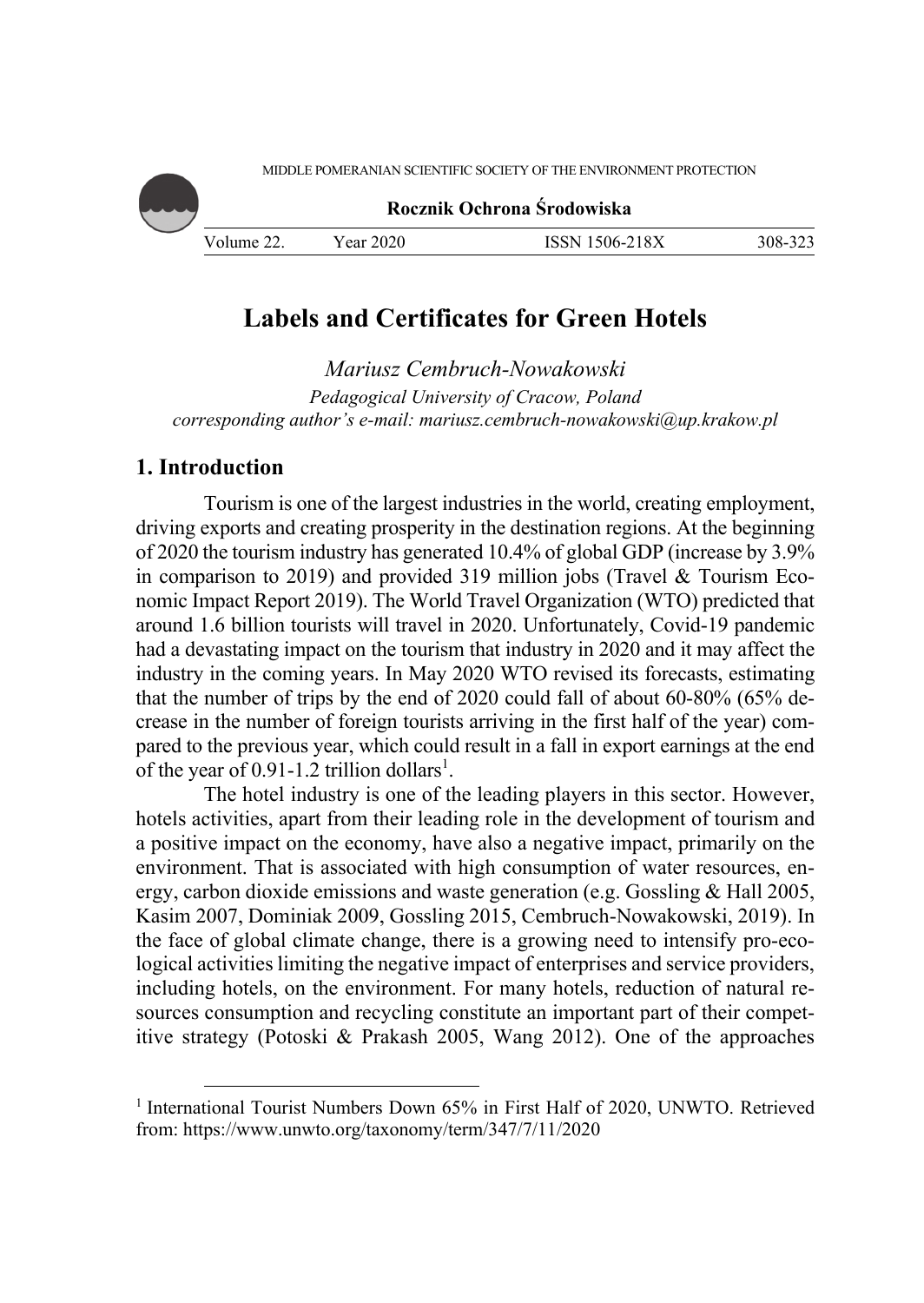helping to achieve these involves systematization of pro-ecological activities by introducing at least minimum requirements regarding the need to apply the principles of sustainable development by all participants of the supply chain in tourism. In the hotel industry this could mean the introduction and application of environmental management systems (Gryszel, Jaremen, Rapacz, 2008 p. 368) based on the green hotel concept and the eco-certification. These will provide the opportunity to authenticate the efforts and allow the standardization of hotel facilities in the dimension of pro-ecological activities reflecting both; the care for the environment as well as the Corporate Social Responsibility, that of course has a wider meaning than just protecting the environment.

The quality of the various hotel services are ensured by the system of certificates. However, there are many different standards and it is difficult to compare and integrate various systems of certification. The certification procedures are costly and there are regions of the world where hotels do not have certificates. One can observe, however, that due to the fact that recent decades brought about the general reflection on the need to concentrate on the ecological aspects of hospitality industry functioning, especially the hotel sector, there is a growing interest of hotel owners to increase guests' awareness on the various ecological approaches undertaken by them. Also, the hotel guests are more interested in using the services of green hotels (Cembruch-Nowakowski 2019).

Ecolabels constitute relatively novel dimension of marketing communication, creating an opportunity for entrepreneurs to distinguish themselves from the competitors and increase the brand's value. To make the brand more visible and to communicate the ecological awareness the sets of standards are needed. Certification is an element of building trust and business credibility. However, it should be remembered that certification should be integrated into the corporate social responsibility (CSR) strategy, which in the long run is expected to be beneficial both for the company and for the society. Although there is no consistent system of ecological standards number of labels and certificates promoting pro-ecological and sustainable development of the hospitality sector have been proposed.

This paper reviews the set of highly recognized labels and certificates defining the environmental standards and the wide range of activities oriented on the implementation of good sustainable development practices in tourism, with the emphasis on hotel's activity.

#### **2. Nature of Eco-certification and Eco-labelling**

According to Bellson, "to certify is to authenticate or verify in writing or to attest as being true or as meeting certain criteria. A certification mark is statutorily defined as indicator that goods or services in connection with which the mark is used, are certified by proprietor in respect of origin, material, mode of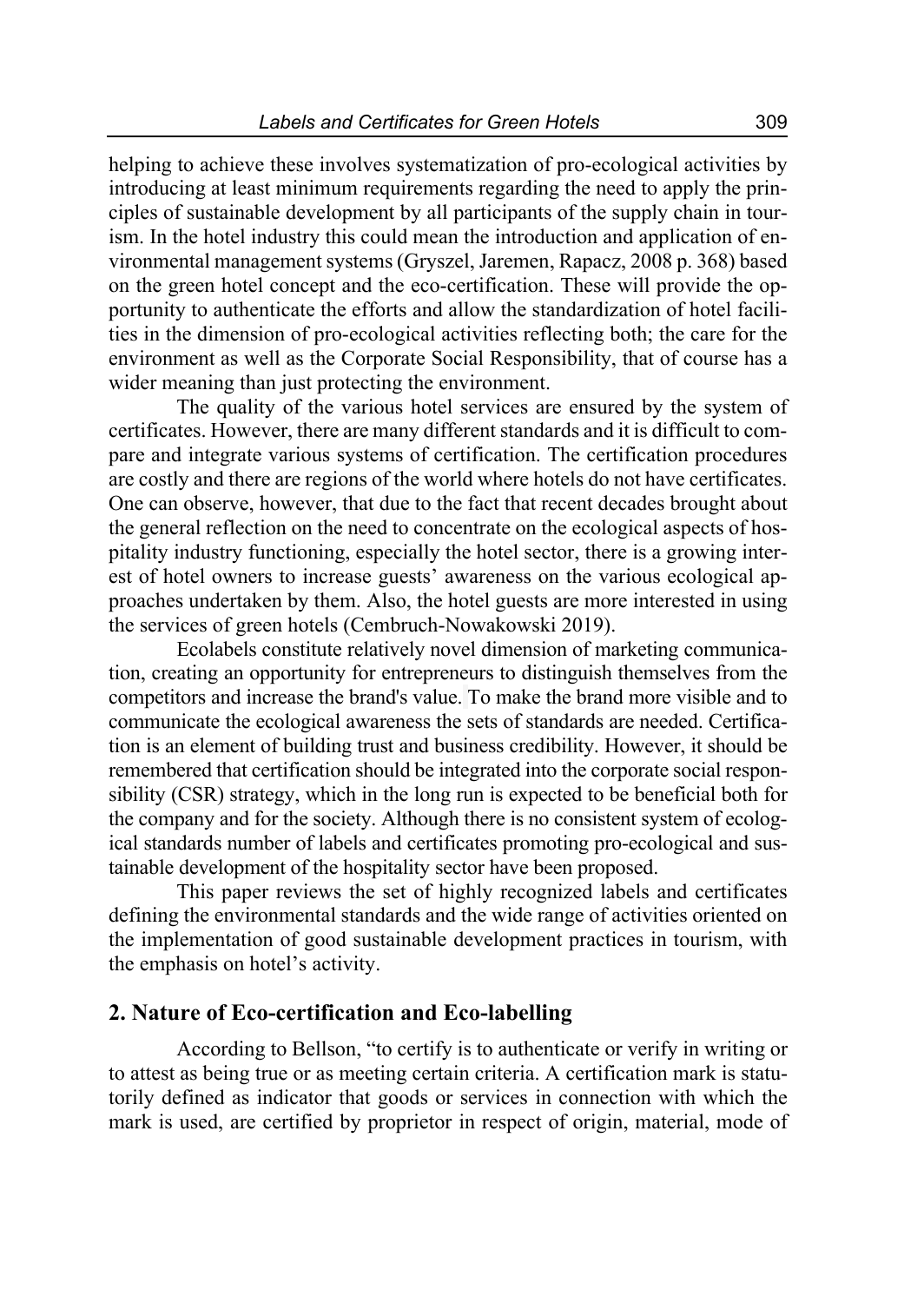manufacture of goods, or performance of service, quality, accuracy or other characteristics" (Bellson 2017, p. 40-41) The certificates "…are treated legally as special forms of trademarks. The processes of examination, registration and provisions for redress when infringed are all integrated into the trademark statutes of the world" (Bellson 2017, p. 32).

Eco-certification can therefore be defined as a strict procedure that checks and assesses whether a given product, service or process meets specific environmental standards or requirements. The products, services, processes or providing them legal entities can be granted the certificate after passing the certification procedure ensuring that they meet high standards. Certificates are usually issued by accredited institutions or entities enjoying general trust, fully independent from the entities applying for a certificate. The International Organization for Standardisation (ISO) has defined three general types of voluntary labels. Type I and III are indeed the ecolabells, as they are awarded to the entities which meet the requirements of multi-criteria procedure carried out by authorities assessing and quantifying environmental data of a products using life cycle approach<sup>2</sup>. Eco-labels are usually graphic markings in the form of a logo which indicate that the product, service or entity providing them has met the required environmental criteria and complies with clearly defined safety standards approved by the appropriate certification procedure.

Both eco-certificates and eco-labels can be of international nature such as e.g. ISO 14001, GSTC or Green Globe Certificate or can be recognized only locally, e.g. 'Nature's Best Sweden'. The processes of eco-certification or ecolabelling can involve the procedures accredited by a state institution but they can also be initiated and conducted by non-profit organizations: associations, foundations or other entities. It is worth mentioning that Germany is the precursors of eco-labeling. Already in 1978 the Germany's government initiated the 'Blue Engel' labeling program which aimed to set high standards for the design of environment-friendly products.

Thus the certification can be focused only on products, such as in the case of 'Blue Engel' certification, on services and processes in the enterprise, e.g. management as it is in the case of the Green Key Global label or on the objects or destinations such as the 'Energy Star' program or 'Green Seal', respectively. The objectives of eco-certification or eco-labeling can be diverse. It can include the endemic areas protection or care for natural diversity but also increase the effectiveness of dissemination of the concept of sustainable development, expansion and standardization of pro-ecological activities and the aforementioned corporate social responsibility, increase in the competitiveness of regions and

<sup>&</sup>lt;sup>2</sup> Retrieved from: https://globalecolabelling.net/what-is-ecolabelling/#types/2019/10/14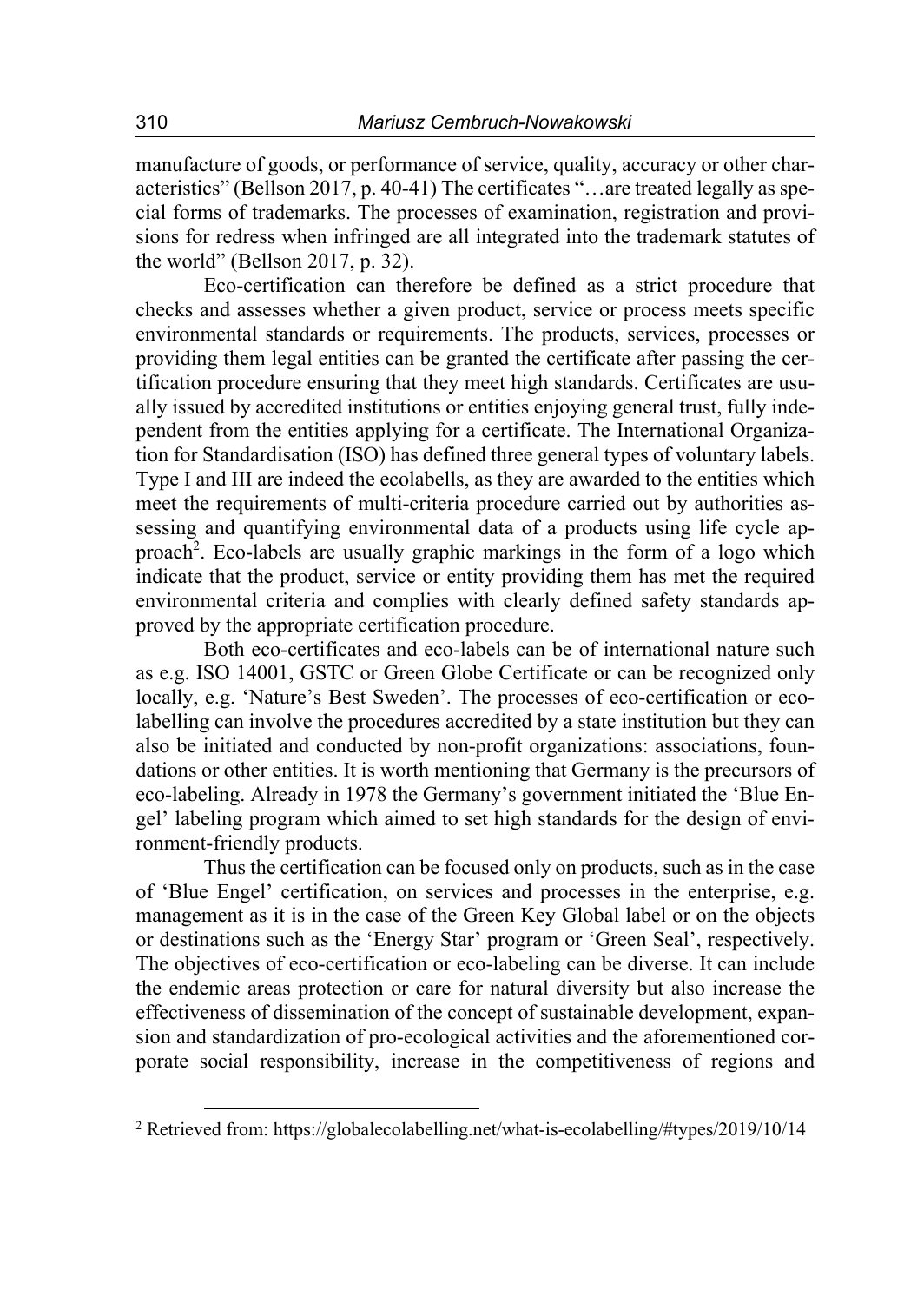entrepreneurs, increase of ecological awareness and improvement or maintaining the general well-being of a given community, including nurturing local culture or promoting ecological programs and ensuring their recognition.

For example, the 'Green Key' eco-labeling program is focused, among others, on hotel activities and has four main goals: environmental and sustainable education of the owner, the staff and the client, environmental and sustainable preservation by the reduction of the impacts of the facility, economical management as a reduction of the consumption induce a reduction of the costs and marketing strategy with the promotion of the label and the facilities awarded<sup>3</sup>. It is thus easy to perceive that the above-mentioned goals adopt complex approach by considering environmental, organizational and social orientation.

# **3. Benefits of using Eco certification or Ecolabeling**

The benefits of introducing and using Eco-Certification and Eco-labels can be identified in several dimensions: environmental, socio-cultural, organizational and also economic. The environmental benefits cannot be underestimated; first of all it should be pointed out that every environment-friendly activity has a positive impact on nature and people. However, the main benefit of using Ecocertification is the contribution to the harmonization of pro-environmental and pro-social activities of various entities, and providing support to the sustainable development in the region. From the social side, it increases the ecological awareness of society (e.g. Poskrobko 2007, Nycz-Wróbel 2012) while contributing to the increase of the well-being of society and the given community by protecting nature and natural resources, as well as, the cultural heritage and traditional values. It also increases the level of social trust in relation to state institutions or entrepreneurs supplying certified products or services.

The main beneficiaries of eco-certification are the owners of these certificates or Eco-labels, i.e. entrepreneurs and service providers. They support the enterprise management system from the substantive side, mainly in the areas covered by certification. Compliance with the principles and requirements established by the certifying authority facilitates the increase in the efficiency and effectiveness of enterprises in various areas of their activities covered by certification, e.g. by reducing the operating costs, strengthening the organizational culture, and increasing the competitive position of the beneficiary. It provides tools to educate employees and can increase their sense of satisfaction, pride from belonging to an organization that adheres to the principles of sustainable development that is environment-friendly. It also creates the opportunity to raise employees' awareness of the importance of introduced environmental requirements and

<sup>3</sup> Retrieved from: https://www.greenkey.global/criteria/2019/10/14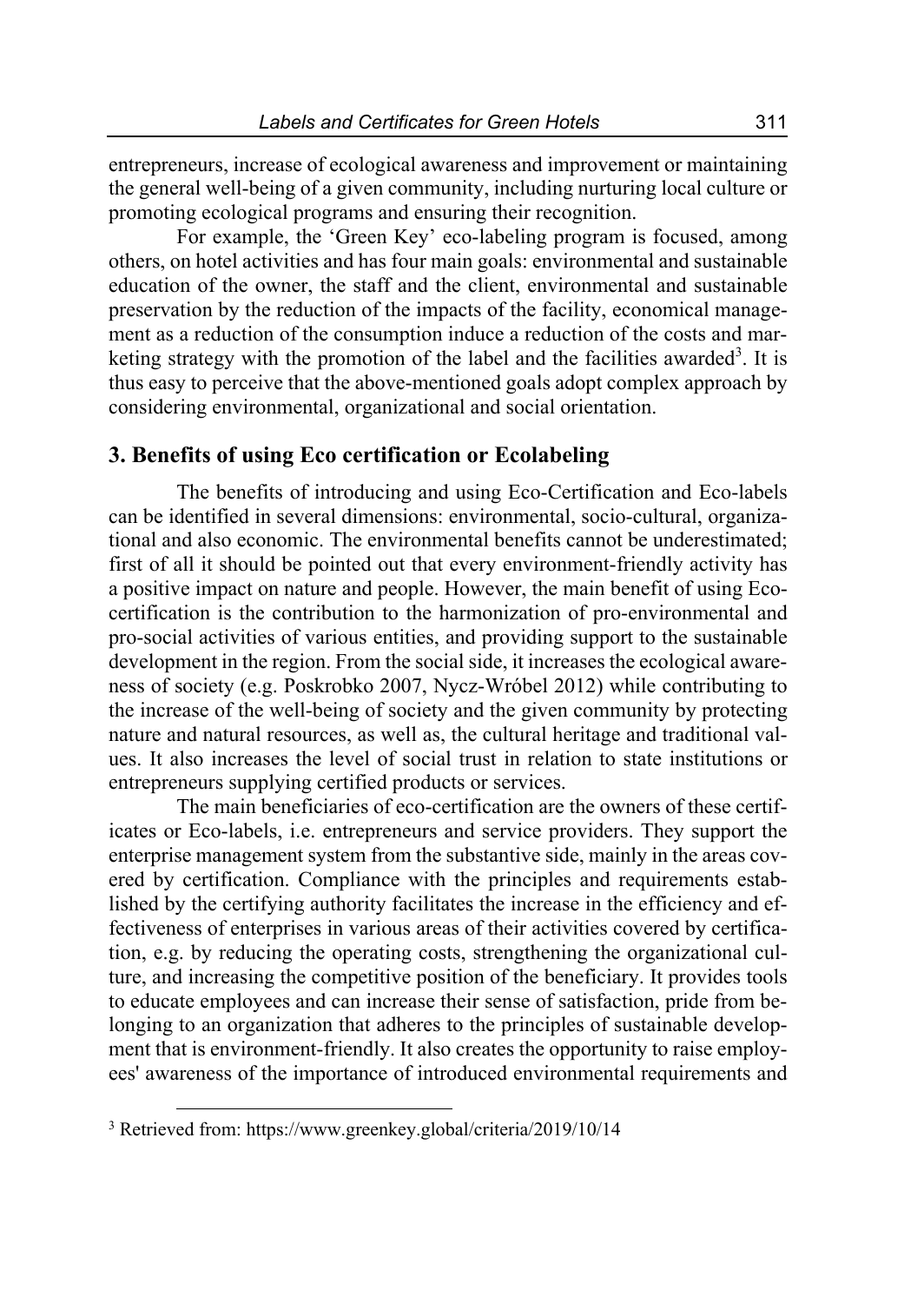increase their efficiency in the implementation of tasks or consolidate the desired behaviour of employees in the area (subject to certification). It supports strengthening of organizational culture and facilitates employees' acceptance of new operating conditions. It contributes to increasing the image potential of the company, which means that it contributes to strengthening or improving the positive image of the company both in the external environment and among the company's employees. It facilitates the transfer of good practices in respect to the environment and values related to social responsibility to other participants in the supply chain and stakeholders of the company. It leads to an increase in the company's competitiveness in the area of quality and image by promoting positive enterprise activities and social responsibility.

Consumers represent the social side, however, their position is very much associated with the business of the company because they are the main addressees of its basic activities. From the consumer's side therefore Eco-certification facilitates the decision processes regarding the choosing a supplier of environmentfriendly products.

The eco-certification or eco-labelling increases the availability of information on the implemented ecological activities or on the benefit of the society of an enterprise / supplier of products and services. It is also important as it increases consumer confidence that the company's declarative space is consistent with the praxeological space in terms of environment-friendly activities.

The economic dimension of benefits is manifested in the use of a more responsible management of natural resources, reduction of social costs associated with avoiding exploitation and environment- unfriendly production (see Berger, 2015), increase the technical level and involvement in the development of new clean innovative technologies/processes.

## **4. Eco-labelling procedures**

The Eco-certification process is generally based on a simple, multi-step algorithm. The starting point involves selection of an accredited certifying authority, which will then carry out an environmental analysis and initial environmental audit of the entity applying for the certificate/label.

The aim of the audit is to determine and evaluate the level of implementation of the requirements of the certifying authority defined as the environmental objectives and tasks that the beneficiary has to meet to obtain the certificate. After the assessing of implementation by the entity the actions aimed at achieving environmental goals and while determining the level of that process the final environmental audit is completed and the certificate is awarded.

According to research results published by the Word Resources Institute the certification processes carried out within various eco-certification programs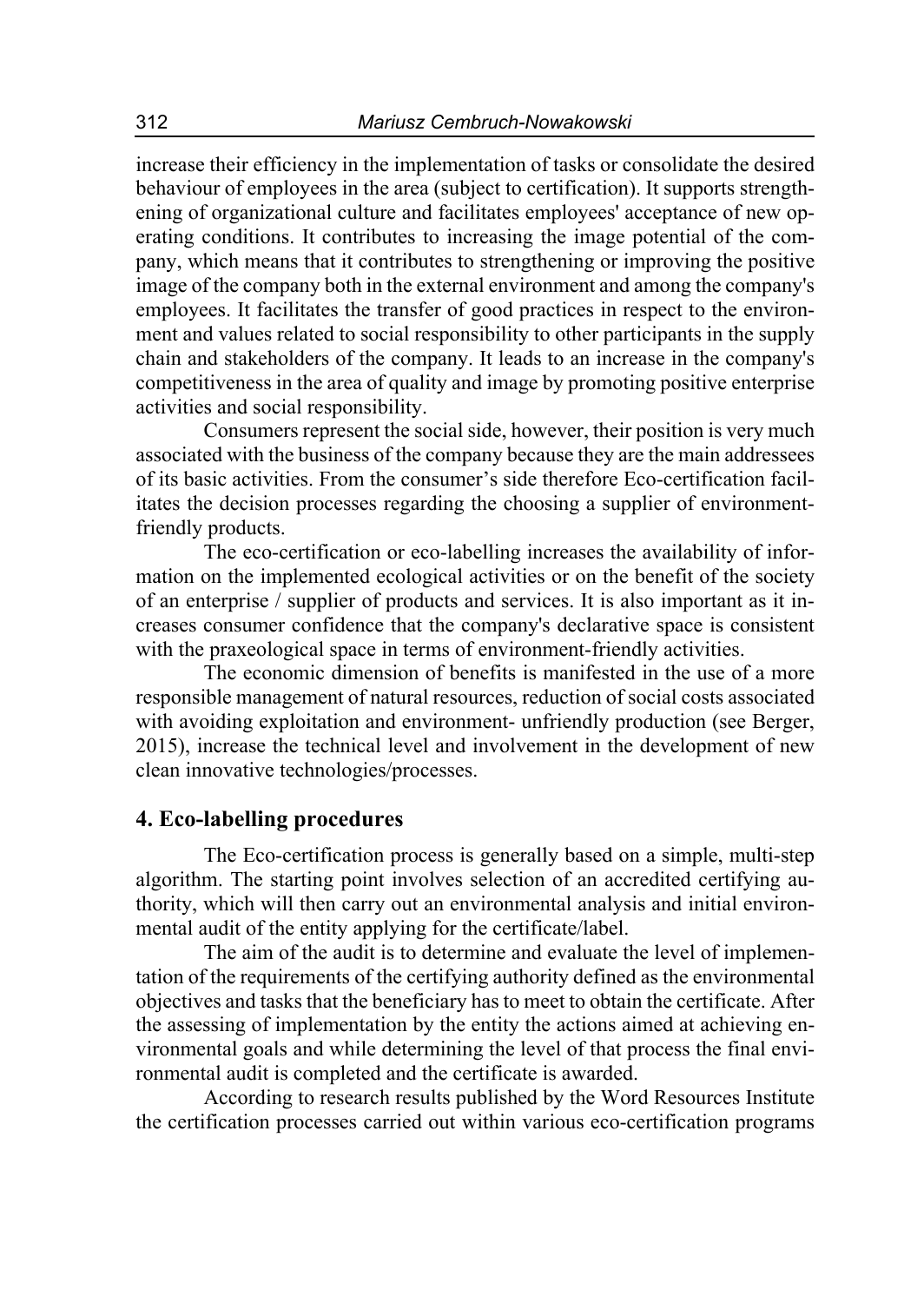lasted from several days to several dozen months, with more than 74% of the 340 certification programs tested, taken between two weeks up to six months<sup>4</sup>.

The obtained certificate is granted for defined period of time (usually 2- 5 years) but during that time the entity is subjected to cyclic inspections within the so-called internal audits that are aimed to monitor the quality standards of already implemented procedures in accordance with the environmental requirements of the defined certification program (Fig. 1). When the certificate validity period is ending, the entity may undergo again a comprehensive testing procedure called a recertification audit in case it intends to extend the certificate.

An example of such an approach is the 'Green Key' certification process, the 'Green Globe Certificate' or the 'Clean Tourism' certificate awarded by the Partnership for the Environment Foundation.



**Fig. 1.** The example of the certification process. (Own work based on literature)

# **4.1. Criteria of ecolabeling**

The eco-certification systems are based on wide range of criteria allowing to evaluate the compliment of hotel activity to the ecological standards. Usually these criteria are based on already functioning systems designed by prestige international organizations such e.g. Global Sustainable Tourism Council, OECD, EU and consider the environmental standards. The sets of criteria which have to be considered while evaluating environmental aspects of hotel activity are strongly dependent type of the hotel. The parameters which have to be taken into account involve the size of the entity (large hotel chain vs hostel or bed and breakfast) and type of extra services offered, e.g. restaurant, catering, social events. There is, however, the set of criteria which have to be always considered during the certification procedure. They include:

development and implementation policy including the environmental awareness,

<sup>4</sup> Retrieved from: http://www.ecolabelindex.com/downloads/Global\_Ecolabel\_Monitor 2010.pdf/2019/11/17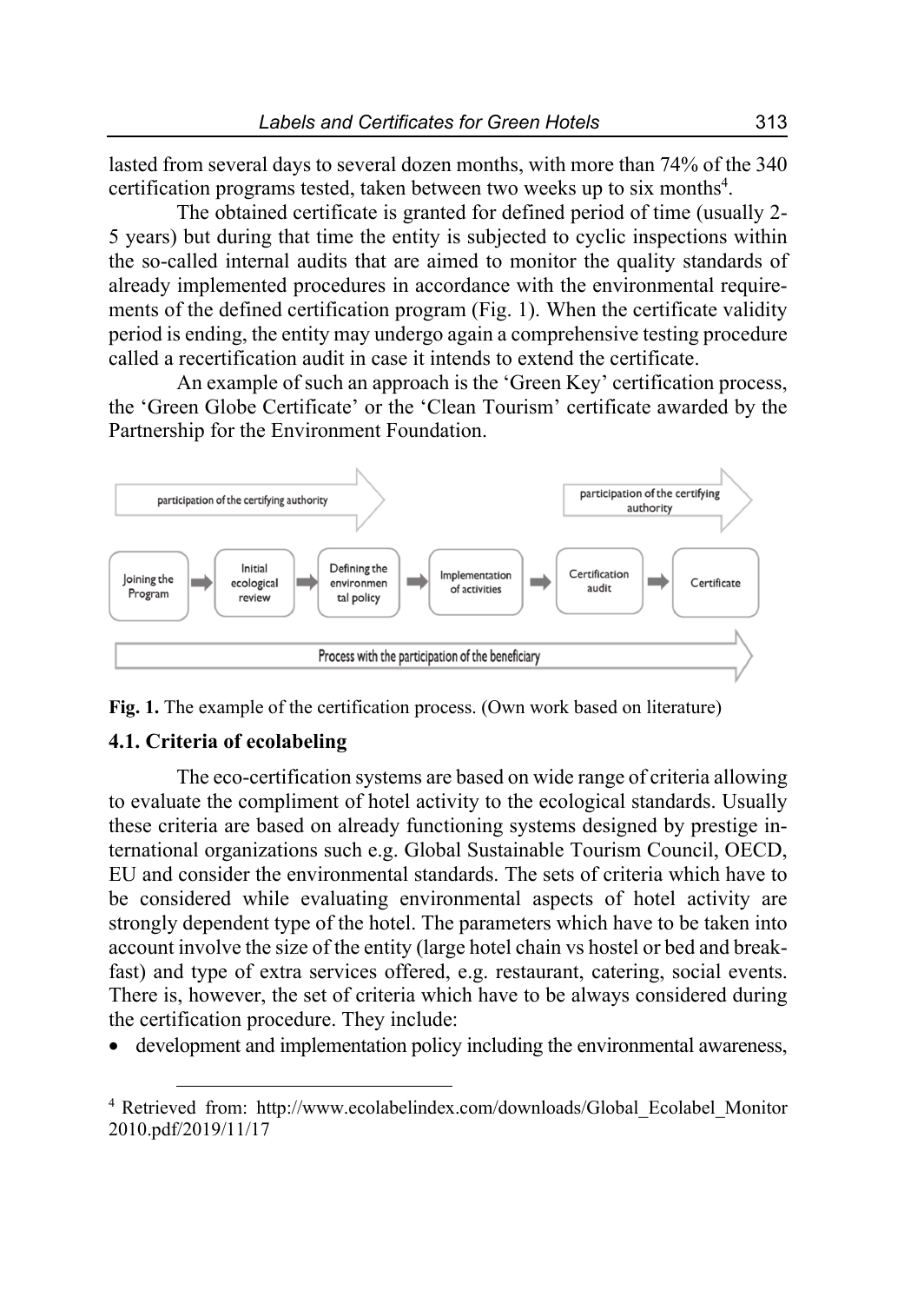- rational energy management (heat and electricity),
- economical water management, regulated sewage management,
- regulated waste management, waste segregation,
- having an efficient ventilation system and monitoring  $CO<sub>2</sub>$  emissions,
- development of green areas around the object,
- care for the preservation of the local natural and cultural heritage,
- environmental education of tourists and employees,
- ethical business conduct.

#### **5. Selected Labels and Certificates suited for green hotels**

The aim of the studies presented here was to review the existing programmes used for environmental certification with the emphasis on these addressed to hotel industry, identify the institutions entitled to carry out the certification programmes, their role and importance for the development of the sector.

In order to reach that goal the following research questions were formulated: 1) Which institutions are entitled to perform the certification procedure and to issue the eco-certificates and eco-labels? 2) What kind of criteria the entity has to meet to obtain the given eco-certificate/label, 3) Is the eco label/certificate valid locally, internationally or globally.

The studies were carried out using the internet content. In order to create the list of eco-labels and eco-certificates important for hotel industry the set of 110 eco-labels listed in Global Ecolabel Monitor 2010 published by World Resources Institute and 464 records of eco-certificates listed in Ecolabel Index were considered. After excluding the overlapping records the final list of 468 positions was analysed. To identify the eco-program the set of the following key-words was used: hotel, hotel industry, motel, hostel, hospitality, tourism, tourism business and agrotourism. One has to be aware that the methodology used is oriented towards analysis of the more visible, generally functioning certificates/labels while some of local ones can be neglected. Based on such analysis it was found that from 468 programmes of certifications (excluding the most general ones: ISO 14001 or ISO 26000, ISO 50001)<sup>5</sup>, only 44 deal with eco-certification. They are oriented on certification of production and services offered by various sectors of the economy. Some of them are targeted towards widely defined tourism, evaluating various destinations, resorts, marines (e.g. Quality Coast, Vista). Only 18 of eco-labels/eco-certificates (what accounts for less than 4% of all) are directly devoted to the hotel industry. About 28% of them have a global nature, 39%

<sup>&</sup>lt;sup>5</sup> ISO 14001, ISO 2600 czy ISO 50001 are usually a normative reference and override the eco-certification programs run by third-party certifying organizations. However, they can themselves be used as ecotags directly used for the certification of hotel facilities.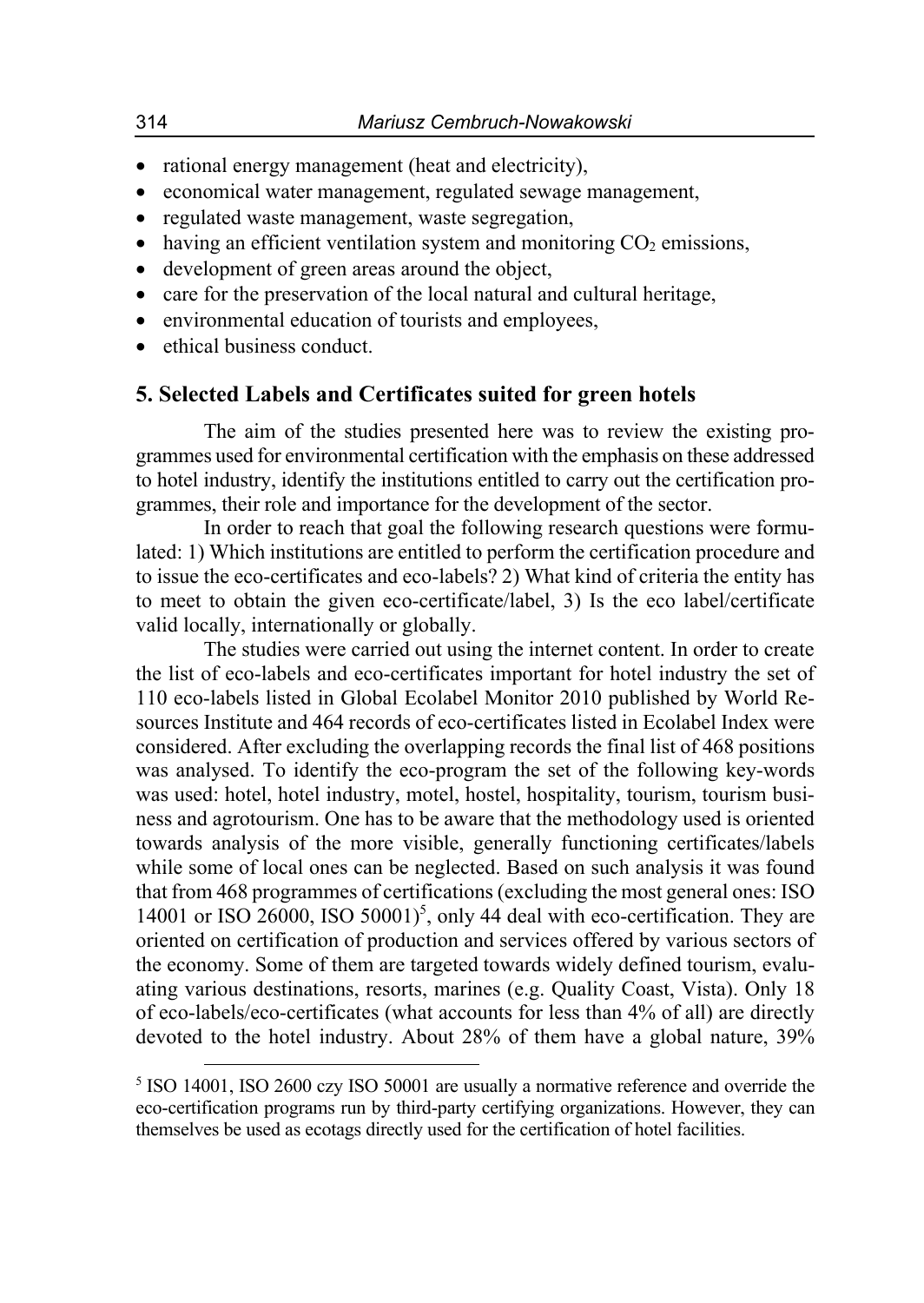function in several countries while 33% have a local, national character. They were established in a period of time 1989-2007. The oldest one is the global Green Seal certificate while the youngest one is Travelife. All certificates analysed were manager by non-profit organizations functioning as so called third-party. They were based on ISO 14024, ISO 2600, ISO 14020, ISO19019, ISO17021 standards and accreditation of GSTC (Global Sustainable Tourism Council). The range of evaluating and advisory activities carried out by the auditing organization was very similar and usually involved complex analysis of hotel activities concentrating on organization management, human resource management and organizational culture, management of material resources and environmental issues that belong to the corporate social responsibility. The certification process although is quite demanding for the entities under evaluation is very beneficial for them. The certificate awardee can use it for the promotion purposes. It is also introduced to the reference list of the organization responsible for the certification process and co-operating organizations e.g. Tourist advisors. The added value of certification process is that that it usually brings the changes in relations between the management and staff of the hotel as well as between hotel staff and customers.

### **5.1. Examples of the most popular eco-labels and eco-certificates used in hotel industry**

The most popular certificate is the **EcoLabel,** known as EU Flower, developed by the European Union in 1992 year and recognized by the majority of the European travelers<sup>6</sup>. Mandatory criteria which hotel has to fulfill to be allowed to use the EcoLabel include: limited energy consumption, limited water consumption, reduced waste production, use of less hazardous to the environment, renewable resources and substances and promotion of environmental education and communication. and reducing the environmental impacts of the production and processing of food and drinks as the last link in the distribution process.

The international hotel chains are often using the **Green Globe Certificate**<sup>7</sup> . Located in USA, the Green Globe organization operates under the license from Green Globe Ltd UK, the owner of the worldwide brand. The Green Globe Certificate is currently being recognized intercontinentally in 83 countries. It consists of 44 mandatory criteria and over 380 compliance indicators. The indicators vary to some extent by geographical area and include local factors to ensure the harmonization with locally developed standards while maintaining the core criteria. The hotels have to satisfy requirements regarding not only the environmental issues by conservation of resources, reduction of pollution, conservation of

<sup>&</sup>lt;sup>6</sup> Retrieved from: https://ekonsument.pl/s222\_ecolabel\_european\_flower\_html/2019/11/14

<sup>&</sup>lt;sup>7</sup> Retrieved from: https://www. greenglobe.com/green-globe-certification/2019/11/16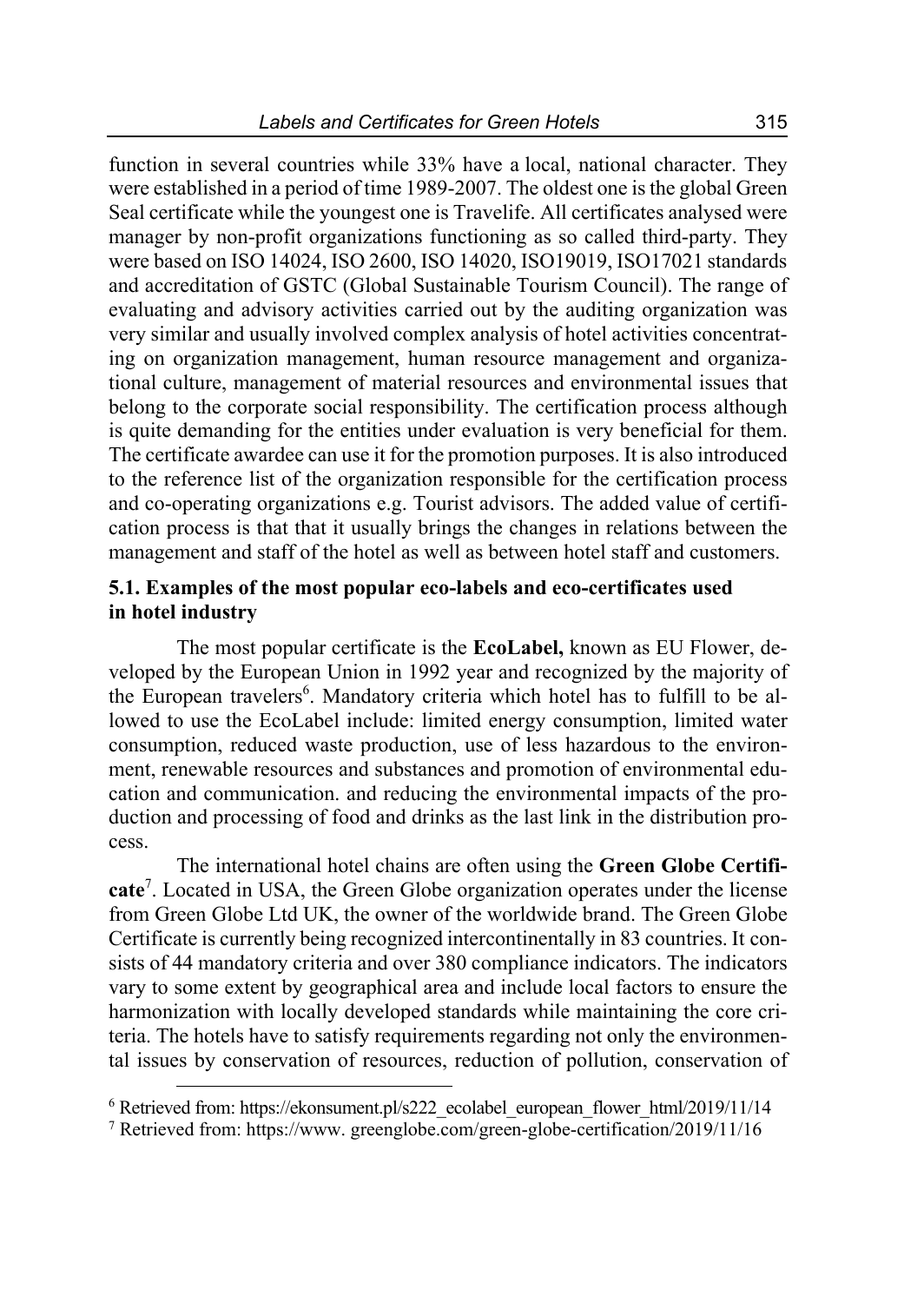biodiversity, ecosystems and landscapes but also introduce the sustainable management involving implementation of sustainability management system, ensuring legal compliance, effective employee development/training and management, customer satisfaction, accuracy of promotional materials and supporting local entrepreneurs, as well as respecting local communities, promoting local culture and cultural heritage. The Green Globe Certificate is granted for one calendar year and can be renewed based on the on-site assessment by appointed qualified independent auditor. The procedure is quite expensive. Located in Poland, the Intercontinental hotel in Warsaw was awarded the Green Globe Certificate.

**Green Key** is a voluntary eco-label awarded to around 3200 hotels and other touristic sites in 65 countries worldwide<sup>8</sup>. The program promotes sustainable tourism and aims to contribute to the prevention of climate change by awarding hotels with positive environmental initiatives. It aims on rise of ecological awareness of hotel staff and clients, introduces sustainable methods of operation and technology, reduced usage of resources and energy. The program was initiated in 1994 by nongovernmental organization in Denmark. Currently it operates in 40 countries and continues to grow in numbers and spread across the world. Hotels can be awarded a Green Key label when they adhere to national or international Green Key criteria. 130 criteria of 13 categories consider the environmental management (water, waste, energy, use of chemicals), technical demands, and initiatives for the involvement and awareness of guests, staff and suppliers, corporate social responsibilities, green activities, etc.  $9$ . The national criteria include the local legislation, infrastructure and culture. The Green Key label can be granted for one year at the time.

**Travelife** system was initiated in 2007 by British Travel Association (ABTA) and Dutch Association of Tourists Offices (Algemene Nederlandse Vereniging van Reisondernemingen) *(ANVR) supported by Metropolitan University (UK), University of Lund (Sweden) and* European Centre for Ecological and Agricultural Tourism (*ECEAT) – Dutch non-profit organization promoting sustainable development in tourism*<sup>10</sup>*. Travelife methodology is a product of the LIFE project supported by the European Union. The core of that approach is based on the sustainable development concept proposed by the* United Nations Environment Programme (UNEP) and Tour Operators' Initiative (TOI). It promotes sustainability in tourism. Hotel sustainability system is based on 163

<sup>8</sup> Retrieved from: https://www.greenkey.global/our-programme /08/10.2020

<sup>&</sup>lt;sup>9</sup> Green Key International. Eco-label for hotels and tourism facilities. Retrieved from: https://static1.squarespace.com/static/55371f97e4b0fce8c1ee4c69/t/5e5c

c98a9c441026dcb74bc6/1583139230835/Green+Key+Brochure+2020.pdf/09/10/2020.

<sup>&</sup>lt;sup>10</sup> Retrieved from: http:// http://www.travelifecollection.com/certification/2019/10/09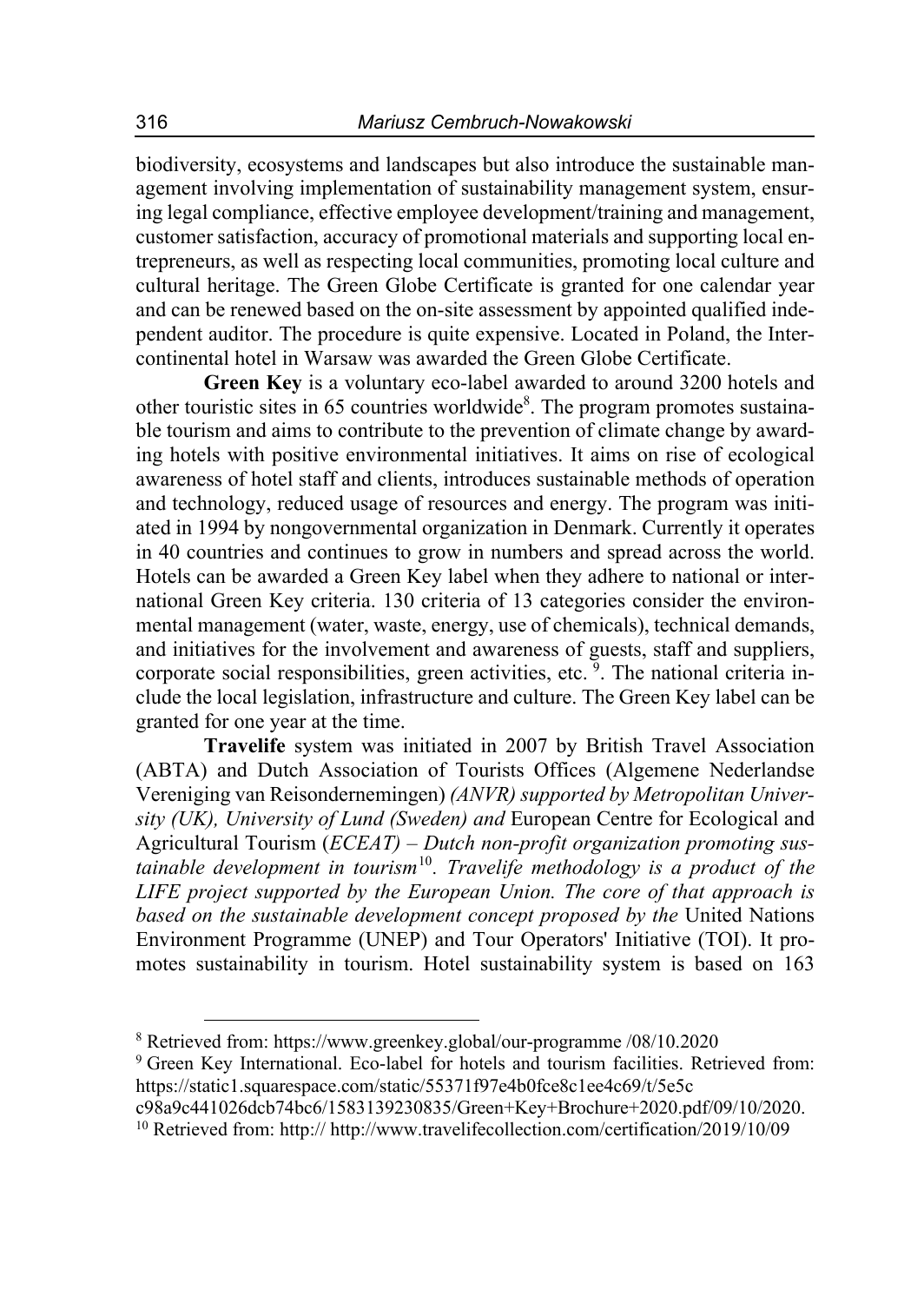management, environmental and social criteria in Gold Award (valid from January 2016) and 302 criteria in Gold Award of Excellence.

The criteria formulated for the management are in agreement with ISO 14001, while these concerning the business activity are in agreement with ISO 26000. Also, the OECD guidelines regarding the social responsibility, including human rights, working conditions, environmental protection, biodiversity and honest rules of doing business have to be taken into account while formulating criteria for Travelife certification. Certification program involves three steps. In the first step, in order to acquire the Travelife Status hotel has to undertake the commitment and establish sustainability mission statement, appoint a sustainability coordinator/manager, define job specifications and role profiles. The coordinator is granted a personal Travelife certificate and he/she introduces the good sustainability practices. When the baseline review on the situation in hotel indicates that the hotel operates according to the rules of sustainability development it can be risen to the status of Travelife Partner. Such hotel is entitled to use the logo of Travelife Partner and can take the necessary steps towards the Travelife Certificate. In the third step the online assessment system is carried out. That is followed by the audits performed by third parties - the independent auditor pays on-site visit and assesses the level of compliance with the international criteria of Travelife. When the results of the evaluation are positive the hotel is awarded Travelife Certificate.

Depending on the level of compliance with the standard, the bronze, silver or gold certificate is issued. There are already 17 000 hospitality objects world-wide which have registered to the program since it was initiated, from which 1500 have carried out the necessary audit and 500 were awarded the Travelife label. Travelife is a registered trademark and is owned by ABTA Ltd, London, UK. Travelife system is administrated by non-profit organization located in The Netherlands and supported by British Travel Association (ABTA).

**Green Seal Certification** is dedicated to businesses and services which meet the Green Seal standards<sup>11</sup>. There are various sets of criteria that have to be met in order to obtain different levels of sustainability (bronze, silver, gold). The process includes annual compliance monitoring and a commitment for continuous improvement.

The certification is dedicated to hotels and lodging properties. The Standard was created 1989 and focuses on waste minimization, management of freshwater resources, energy conservation and management, wastewater management, pollution prevention, environmentally sensitive purchasing. The certification is

<sup>&</sup>lt;sup>11</sup> Retrieved from: https://greenseal.org/green-seal-standards./2019/11/07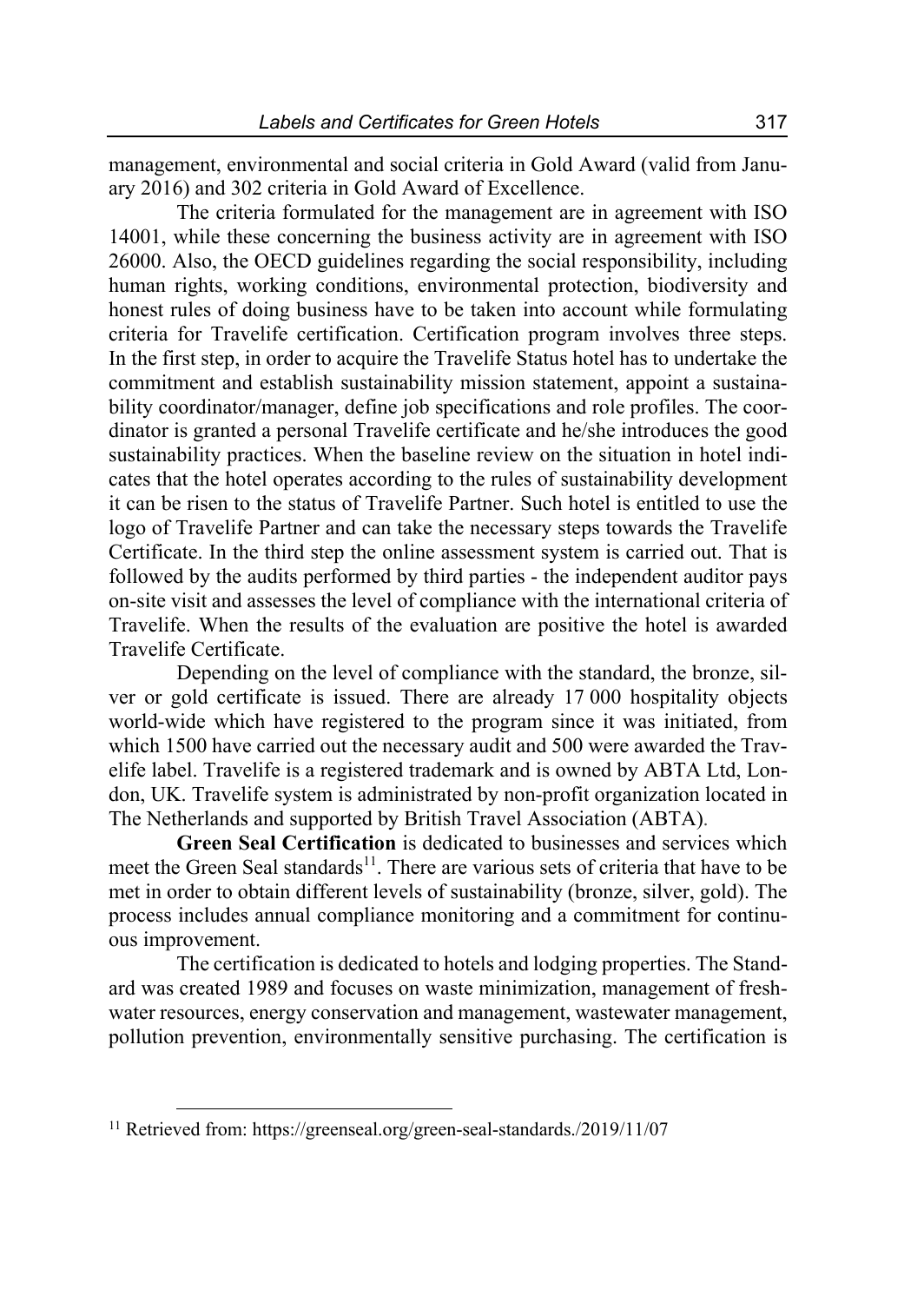focused on raising the awareness of property owners, their employees, and their guests.

**Green Tourism** is a non-profit organization established in 1997. Their mission is to encourage and enable decision makers the sustainable choices that reduce their impact on the planet<sup>12</sup>. Certificate covers all aspects of sustainability, from energy and water efficiency, waste management and biodiversity to social and ethical choices.

In addition to certification of international importance, there are also certificates of local range or on the regional level among which the following examples can be mentioned: European Ecotourism Labeling Standard (EETLS), Certification for Sustainable Tourism (CST) for hotels – Costa Rica, Chile Sistema de Distinción en Turismo Sustenatable – Chile, Eco-Certification Malta, Fair Trade Tourism – South Africa, Ecotourism Ireland Certification Programe, Hoteles + Verdes (AHT) – Argentina, Green Star Hotel Certificate – Egypt or the Japan Environmentally Sustainable Accommodations International Standard (ESAIS).

Depending on the type of hospitality properties the managers/owners are interested in various certification programs. While some of them are popular in all hospitality sector, certain are addressed only to the large hotel chains due to the cost of certification and the impact expected. Table 1 presents selected labels and certification programs in relation to the form of hotel business.

**Clean Tourism Certificate** is a local initiative developed by Polish Environmental Partnership Foundation. The program aim at alignment of activities of Polish hotel owners/manages to the European and global environmental standards. The criteria used in the evaluation process include limitation of the harmful impact on the environment by decreasing and monitoring the level of  $CO<sub>2</sub>$  emission, implementation of the organizational and technical improvements in organizational and human management, resource management and relation with stakeholders. The participants of the certification process are getting continuous support. They can also participate in the nationwide initiative aimed at exchange of experiences and promotions. The certificate is awarded by Certification Commission of Polish Environmental Partnership Foundation functioning under supervision of Pure Tourism Certification Chapter.

Table 1 presents classification of eco-certificates based on the type of hotel activity: large hospitality chains, bed and breakfast and independent properties or hostels. AS can be noticed various hospitality sectors apply and comply to the criteria of various accreditation schemes. Such differentiation is justified considering

<sup>12</sup> Retrieved from: https://www.green-tourism.com/about/2019/11/09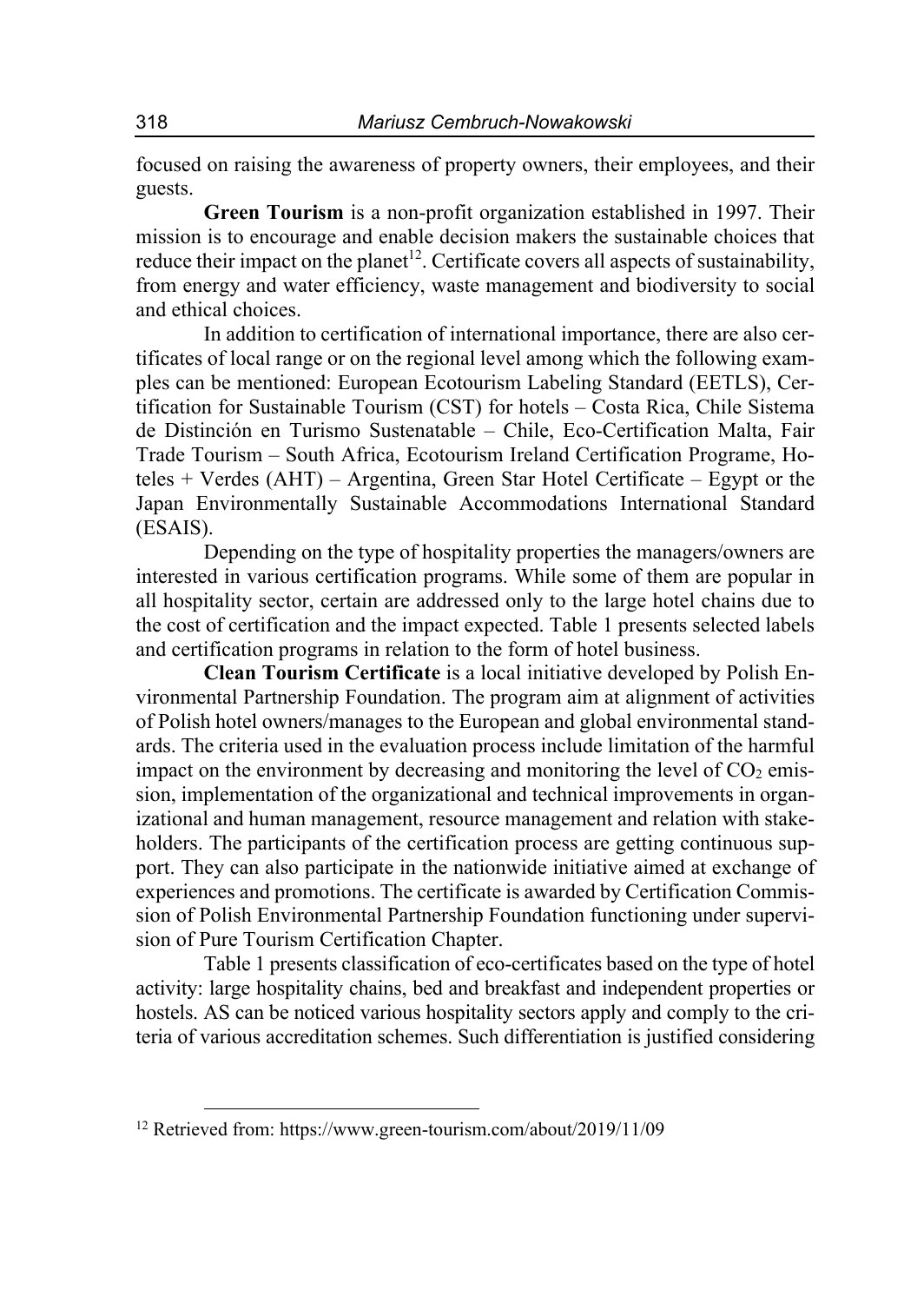the complexity of certification procedures and the costs involved (accreditation fee, additional annual fee based on the turnover of Ecolabeled hotel).

| Large hospitality chains      | <b>Bed and Breakfasts</b> | Hostels<br>and small accommodations |
|-------------------------------|---------------------------|-------------------------------------|
| Audoban International         | Audoban International     | Bio hotels                          |
| <b>Bio Hotels</b>             | <b>Bio Hotels</b>         | Clean Tourism                       |
| Earth Check                   | Clean Tourism             | EcoHotels Certified                 |
| Ecolabel                      | Earth Check               | Ecolabel                            |
| Green Globe                   | EcoHotels Certified       | Ecolabel Luxemburg                  |
| Green Key                     | Ecolabel                  | Green Key                           |
| Green Key Global              | Ecolabel Luxemburg        | Green Key Global                    |
| Green Seal                    | Green Globe               | Travelife                           |
| Green Tourism                 | Green Key                 | Green Tourism                       |
| <b>Green Tourism Business</b> | Green Key Global          | <b>Green Tourism Business</b>       |
| Scheme                        | Green Seal                | Scheme                              |
| Travelife                     | Green Tourism             | Nordic Ecolabel or "Swan"           |
| TripAdvisor                   | Green Tourism Business    | TripAdvisor GreenLeaders            |
| GreenLeaders                  | Scheme                    |                                     |
|                               | Nordic Ecolabel or "Swan" |                                     |
|                               | Travelife                 |                                     |
|                               | TripAdvisor GreenLeaders  |                                     |
|                               |                           |                                     |

**Table 1.** Labels and certificates in relation to the form of hospitality business; Source: Own work based on literature

Table 1 presents selected certification programs for the hotel industry divided into three criteria for accommodation facilities. The aim of this procedure was to show the comprehensiveness of the eco-certification and eco-labeling approach to the accommodation business, hence the inclusion of the hostel sector and small accommodation facilities, which are an important contribution to the occupancy rate of the accommodation business and thus also to the ecological footprint created by the hospitality industry.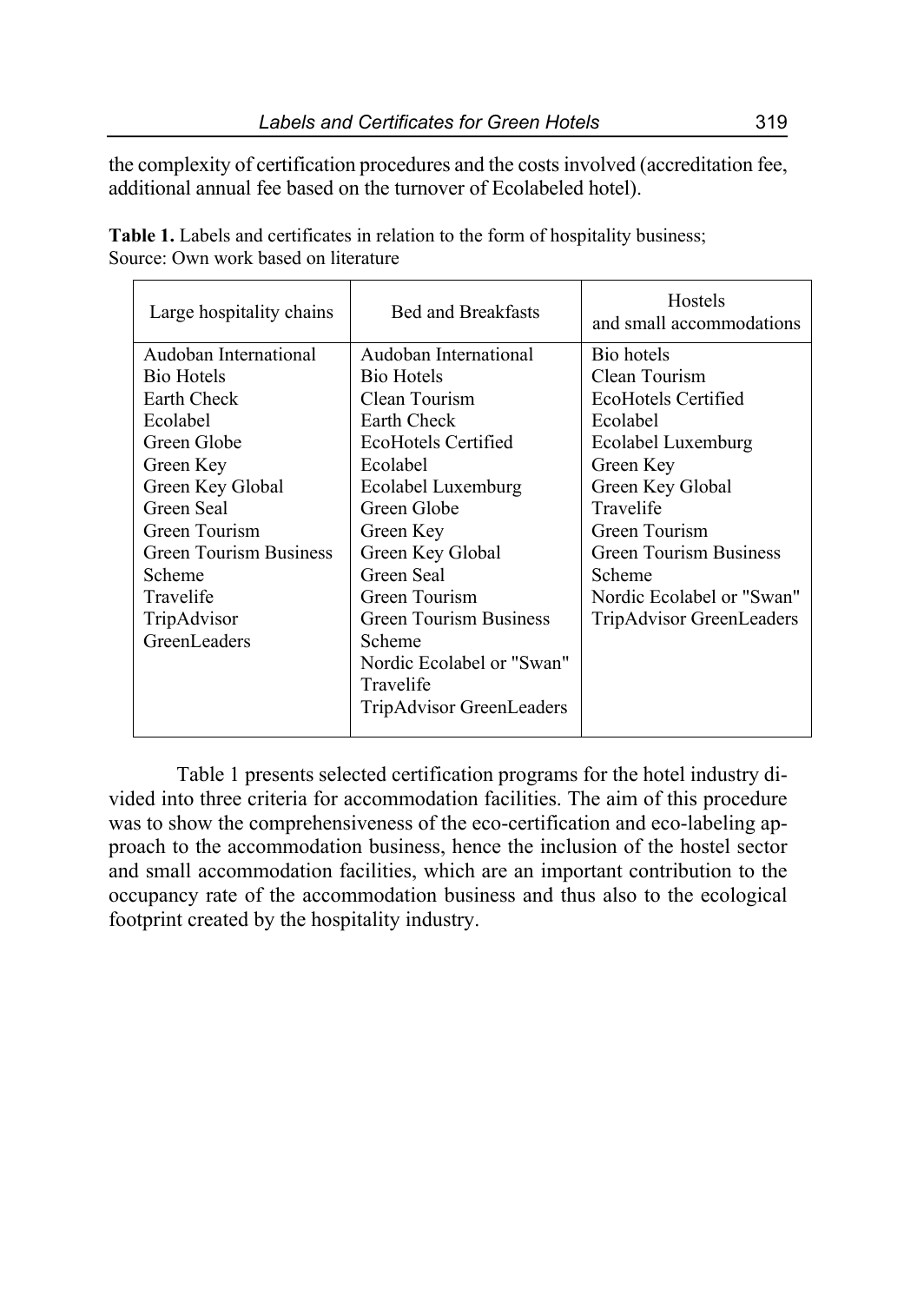# **6. Conclusions**

Considering the high impact of hospitality sector on environment it is necessary to develop ecological standards of best practices. Many hotel owners try to decrease the negative effects of hotel functioning. At the same time there is a growing number of clients who are interested in choosing the green hotel rather than the standard one. Unfortunately, the access to the information regarding that dimension of hotel activity is not easy. Thus there is a need to develop easily accessible/visible labels for eco-friendly hotels. Several examples of these have been presented in a current paper. One can hope that in the near future the quality standards of the hotels expressed in the number of stars will be accompanied by the eco-label.

Until recently it was expected that in the near future the hotels quality standards expressed in the number of stars will be accompanied by eco-labels. Unfortunately, the prolonged Covid-19 pandemic may significantly slow down these processes. Nevertheless, the certification itself is gaining interest and can be also important during the pandemy. Various actions involving eco and safety procedures are proposed by the international and national tourism organizations that may provide security to the visitors/guests while mitigate the effects of the pandemy on the tourism industry. For example. UNWTO formulated the Global Guidelines to Restart Tourism, with the aim to help the sector to emerge stronger and more sustainable from the COVID-19 crisis. The Polish Tourism Organization developed the project entitled "Rest in Poland – safe (Odpoczywaj w Polsce – bezpiecznie) aimed at increasing tourists' confidence in services offered by accommodation facilities by introducing new certification procedures ensuring a high level safety of offered services in accordance with GIS guidelines<sup>13</sup>.

## **References**

- Bellson, J. (2017). *Certification and Collective Marks. Law and Practice. Elgar Intellectual Property of Law and Practice*. Cheltenham, Glos: EEP Ltd., UK. DOI: 10.4337/9781785368806
- Berger, S. (2015). K.William Kapp's Theory of social costs. History of Political Economy (2015) 47 (suppl\_1): 227-252. Retrieved from: https://read.dukeupress.edu/ hope/article-abstract/47/suppl\_1/227/38842/K-William-Kapp-s-Social-Theory-of-Social-Costs?redirectedFrom=fulltext. Doi:10.1215/00182702-3130523
- Bügler, T. (2013). Handbook to achieve the ISO 14001 Certification in the Hotel Industry, Thesis presented to the Department of Bachelor Studies of the University of Applied Sciences HTW Chur , Switzerland.

 $13$  Turystyka a pandemia – jakie wsparcie otrzymały firmy turystyczne? Retrieved from: https://www.radoczapark.pl/blog/blog/turystyka-a-pandemia-wsparcie-otrzymaly-firmyturystyczne/7/10/2020.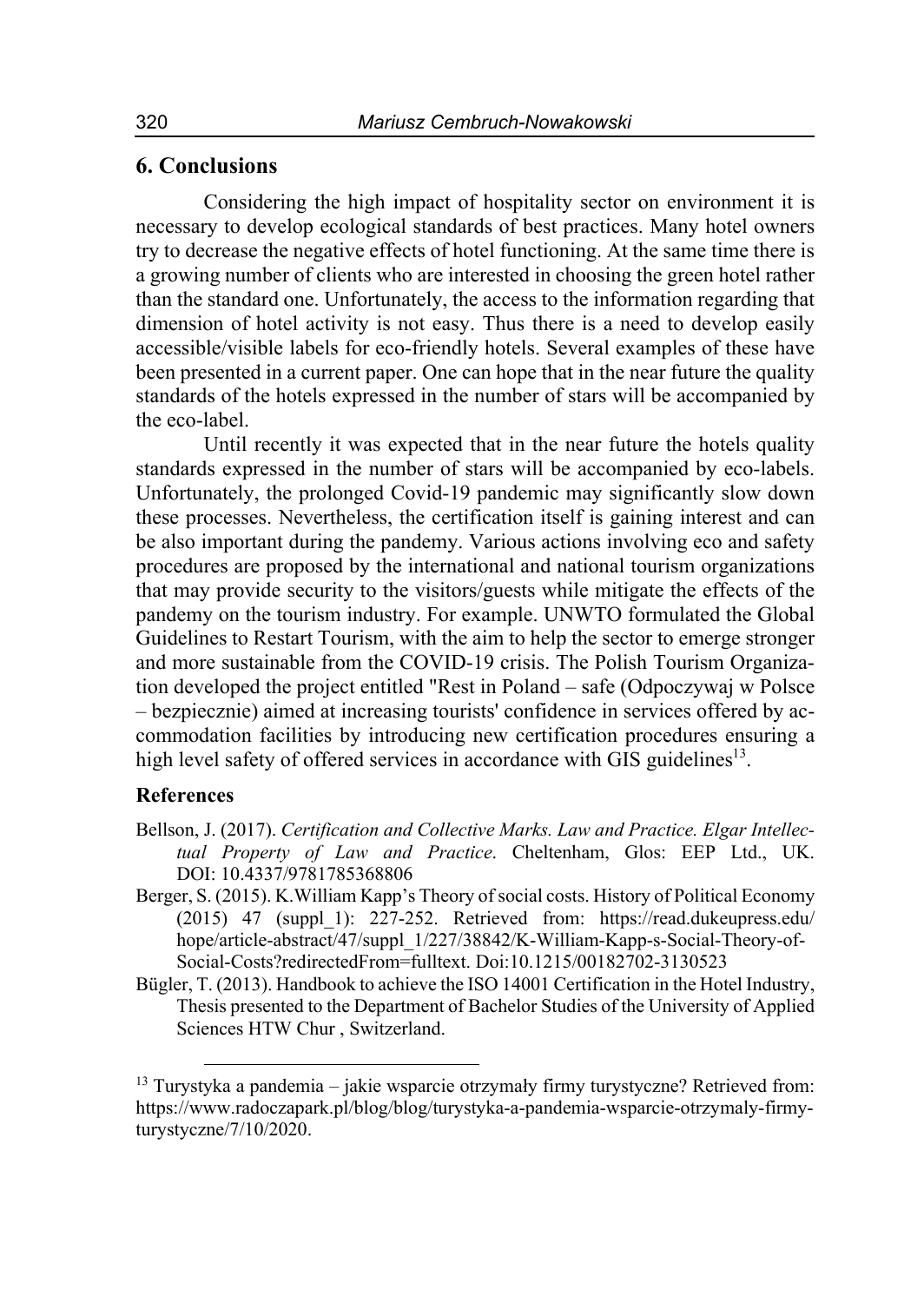- Cembruch-Nowakowski, M. (2019). Green Hotels Exception or Norm? *Prace Komisji Geografii Przemysłu Polskiego Towarzystwa Geograficznego [Studies of the Industrial Geography Commission of the Polish Geographical Society], 33*(3). DOI: https://doi.org/10.24917/20801653.333.11
- Commission Decision of 2009/578/EC of 9 July 2009.
- CSVE (2013): Statistics of wind projects in the EIA process [online]. Czech Association of Wind Energy website [cit. 17.05.2011]. Retrieved from: https://www.csve.cz/ clanky/statistikapoctu-projektu-vetrnych-elektraren-v-procesu-eia/347>
- Deming, W.E. (1950). *Elementary Principles of the Statistical Control of Quality*. JUSE.
- Dominik, P.(2009). Zrównoważony rozwój. Ekologia w hotelarstwie i gastronomii. *Przegląd Gastronomiczny, 4*.
- Gössling, S. (2015). New performance indicators for water management in tourism. *Tourism Manage, 46*, 233-244.
- Gössling, S., Hall, M.C. (2005). *Tourism and global environmental change: Ecological social, economic and political interrelationships.* Contemporary Geographies of Leisure Tourism and Mobility. http://ecolabelindex.com/downloads/Glo-bal \_Ecolabel\_Monitor2010.pdf
- http://greenseal.org/green-seal-standards.
- http://odpowiedzialnybiznes.pl/hasla-encyklopedii/iso-26-000/
- http://travelifecollection.com/certification
- http://tripadvisor.com/GreenLeaders
- https://acca-spa.com.
- https://biohotels.info/en/holiday-regions.
- https://ekonsument.pl/s222 ecolabel european flower.html
- https://globalecolabelling.net/what-is-eco-labelling/#types/
- https://greenglobe.com/green-globe-certification.
- https://greenkey.global/criteria.
- https://greenleafecostandard.net/the-standard.html
- https://static1.squarespace.com/static/55371f97e4b0fce8c1ee4c69/t/5e5cc98a9c441026d cb74bc6/1583139230835/Green+Key+Brochure+2020.pdf/ 09/10/2020.
- https:ecolabelindex.com/ecolabels/
- International Tourist Numbers Down 65% in First Half of 2020, UNWTO. Retrieved from: https://www.unwto.org/taxonomy/term/347 /7/11/2020
- Kasim, A. (2007). Towards a Wider Adoption of Environmental Responsibility in the Hotel Sector. *International Journal of Hospitality & Tourism Administration, 8(*2), 25-49, DOI: 10.1300/J149v08n02\_02
- Luttropp, C., Lagerstedt, J. (2011). Design and The Ten Golden Rules: generic advice for merging environmental aspects into product development. *Journal of Cleaner Production, 14*, 1396-1408. DOI: 10.1016/j.jclepro.2005.11.022.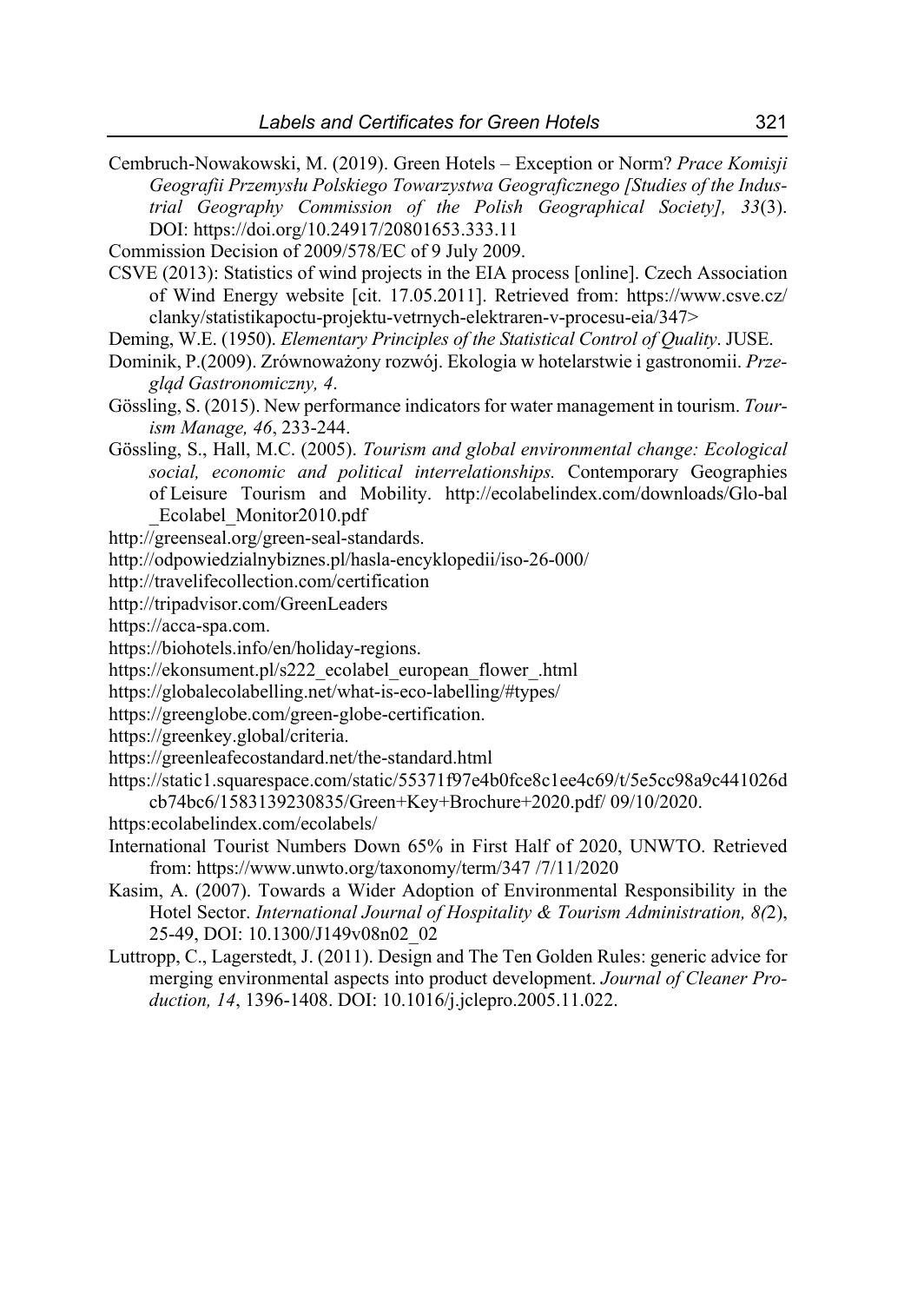- Nycz-Wróbel, J. (2012). Świadomość ekologiczna społeczeństwa i wynikające z niej zagrożenia środowiska naturalnego (na przykładzie opinii mieszkańców województwa podkarpackiego). Rzeszów. *Zeszyty Naukowe Politechniki Rzeszowskiej. Ekonomia i Nauki Humanistyczne, 286*.
- Para, A. (2013). Zasady zrównoważonego rozwoju turystyki bariery i szanse dla branż. Warszawa: Szkoła Główna Handlowa. *Zeszyty Naukowe. Turystyka i Rekreacja*.

Poskrobko, B. (red.). (2007). Zarządzanie środowiskiem. Warszawa: *PWE*.

Potoski, M.; Prakash, A. (2005). Green Clubs and Voluntary Governance: ISO 14001 and Firms' Regulatory Compliance. *American Journal of Political Science, April, 49(2*), 235-248.

shttps://ec.europa.eu/environment/ecolabel/index\_en.htm.

shttps://ecolabelindex.com/ecolabel/green-globe

- Turystyka a pandemia jakie wsparcie otrzymały firmy turystyczne? (2020, October 7). Retrieved from: https://www.radoczapark.pl/blog/blog/turystyka-a-pandemiawsparcie-otrzymaly-firmy-turystyczne.
- Turystyka Odpowiedzialnie, Pierwszy w Polsce branżowy serwis poświęcony turystyce odpowiedzialnej i zrównoważonej. Magazine Basic created by c. bavota, 2015
- Wang, R. (2012). The investigation of Green Best Practices for Hotels in Taiwan. *Procedia – Social and Behavioral Sciences, 57*, 140-145.

#### **Abstract**

The last decades brought about the environmental awareness of hotel customers and owners resulting in reflection on the need to introduce pro-ecological changes in practices and services offered by the hospitality sector. The idea of "green hotels" is generally accepted. To structure these positive changes and to help customers to select hotels supporting pro-ecological practices one needs to establish clear and easy to understand system communicating the level of particular hotel involvement in that concept. These is evaluated by certification institutions and organizations. Their activities involve certification and labelling and they are also part of practices related to the implementation of sustainable development in tourism. Wide range of criteria considered by certification organizations include these related to environmental protection, alternation of the negative effects of improper management of natural resources, as well as, the so-called corporate social responsibility. Unfortunately, there is no consistent system of ecological standards. The current paper provides an overview of the most important labels and certificates promoting the pro-ecological and sustainable development of the hotel sector. It also analyses selected, leading eco-certification systems in terms of their applicability in various hotel segments.

#### **Keywords:**

certificates, ecolabels, green hotels, hospitality sector, pro-ecological practices